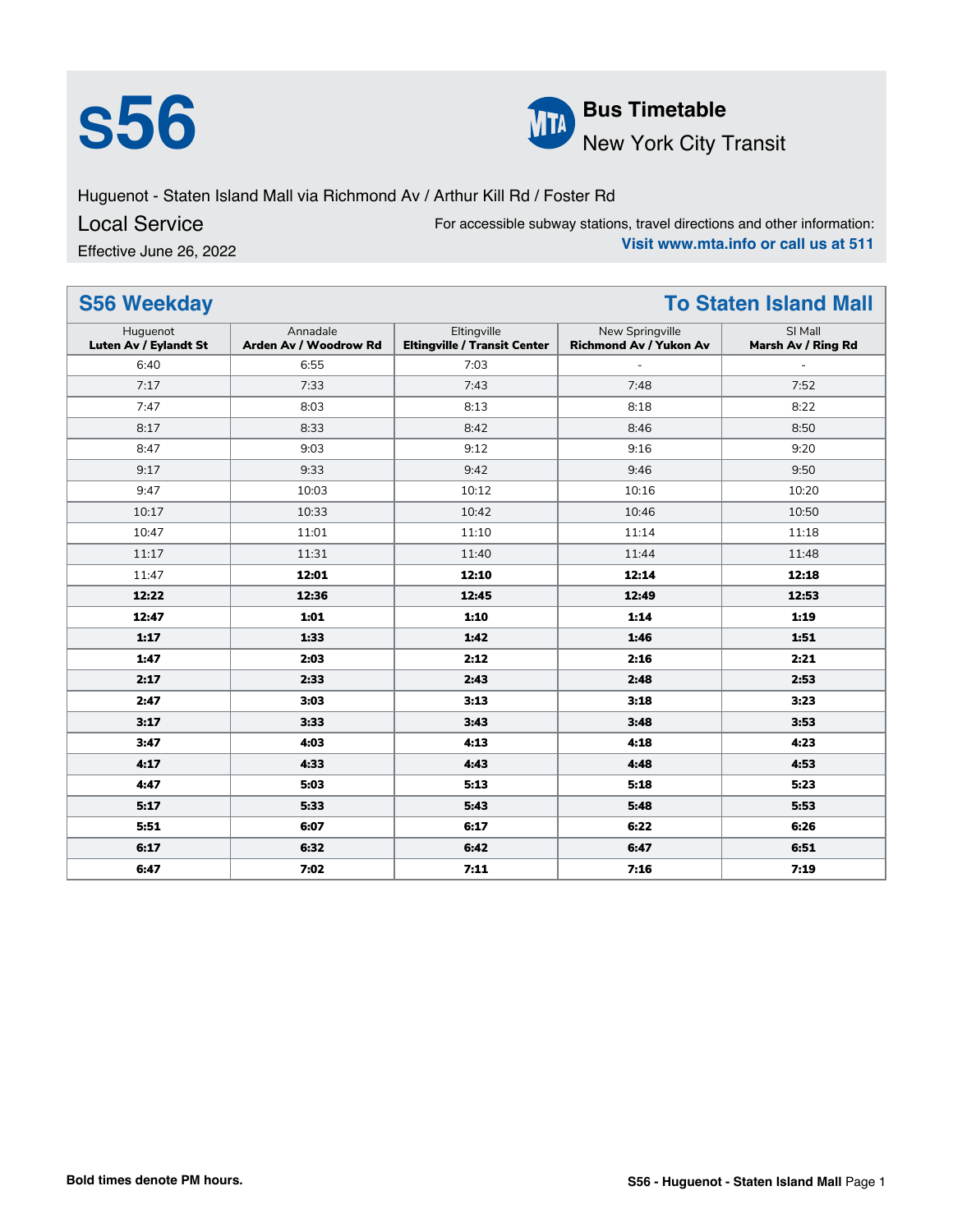| <b>S56 Weekday</b><br><b>To Huguenot</b> |                                                  |                                                    |                                           |                                          |
|------------------------------------------|--------------------------------------------------|----------------------------------------------------|-------------------------------------------|------------------------------------------|
| SI Mall<br>Marsh Av / Ring Rd            | New Springville<br><b>Richmond Av / Yukon Av</b> | Eltingville<br><b>Eltingville / Transit Center</b> | Annadale<br><b>Woodrow Rd / Almond St</b> | Huguenot<br><b>Eylendt St / Luten Av</b> |
|                                          |                                                  | 6:06                                               | 6:17                                      | 6:31                                     |
| $\overline{\phantom{a}}$                 | $\qquad \qquad -$                                | 6:36                                               | 6:47                                      | 7:01                                     |
| $\overline{\phantom{a}}$                 | $\overline{\phantom{a}}$                         | 7:06                                               | 7:17                                      | 7:31                                     |
| $\overline{\phantom{a}}$                 | $\overline{a}$                                   | 7:36                                               | 7:47                                      | 8:01                                     |
| 8:00                                     | 8:05                                             | 8:10                                               | 8:22                                      | 8:35                                     |
| 8:30                                     | 8:35                                             | 8:40                                               | 8:52                                      | 9:05                                     |
| 9:00                                     | 9:05                                             | 9:10                                               | 9:22                                      | 9:35                                     |
| 9:30                                     | 9:34                                             | 9:38                                               | 9:49                                      | 10:01                                    |
| 10:00                                    | 10:04                                            | 10:08                                              | 10:19                                     | 10:31                                    |
| 10:30                                    | 10:34                                            | 10:38                                              | 10:49                                     | 11:01                                    |
| 11:00                                    | 11:04                                            | 11:08                                              | 11:19                                     | 11:31                                    |
| 11:30                                    | 11:34                                            | 11:38                                              | 11:49                                     | 12:01                                    |
| 12:00                                    | 12:04                                            | 12:08                                              | 12:19                                     | 12:31                                    |
| 12:30                                    | 12:34                                            | 12:38                                              | 12:49                                     | 1:01                                     |
| 1:00                                     | 1:05                                             | 1:09                                               | 1:20                                      | 1:33                                     |
| 1:30                                     | 1:35                                             | 1:39                                               | 1:50                                      | 2:03                                     |
| 2:00                                     | 2:05                                             | 2:10                                               | 2:23                                      | 2:37                                     |
| 2:30                                     | 2:35                                             | 2:40                                               | 2:53                                      | 3:07                                     |
| 3:00                                     | 3:05                                             | 3:10                                               | 3:23                                      | 3:37                                     |
| 3:30                                     | 3:35                                             | 3:40                                               | 3:53                                      | 4:07                                     |
| 4:00                                     | 4:05                                             | 4:10                                               | 4:23                                      | 4:37                                     |
| 4:30                                     | 4:35                                             | 4:40                                               | 4:53                                      | 5:07                                     |
| 5:00                                     | 5:05                                             | 5:10                                               | 5:23                                      | 5:37                                     |
| 5:30                                     | 5:35                                             | 5:39                                               | 5:52                                      | 6:05                                     |
| 6:05                                     | 6:10                                             | 6:14                                               | 6:27                                      | 6:40                                     |
| 6:40                                     | 6:45                                             | 6:49                                               | 7:02                                      | 7:15                                     |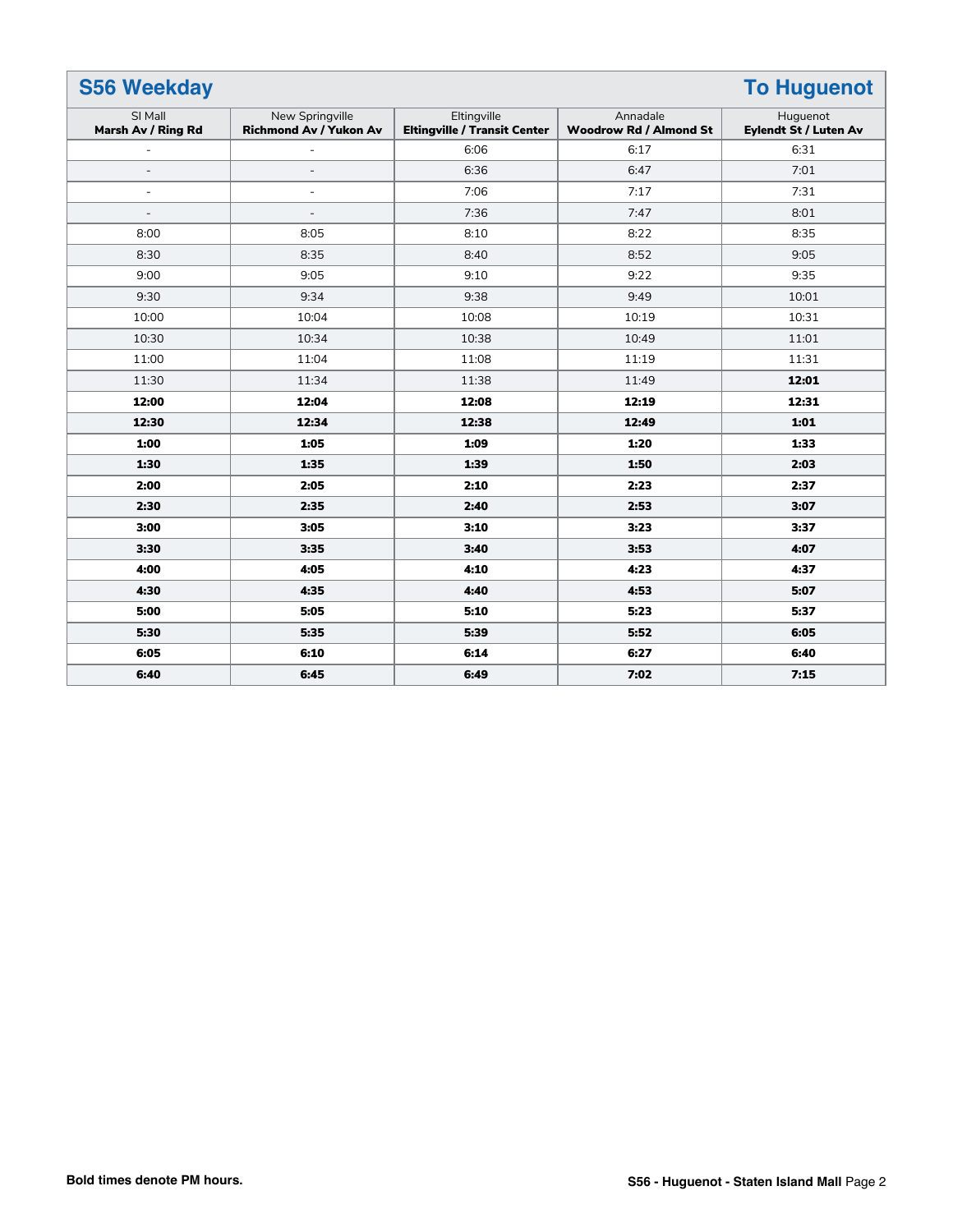



Huguenot - Staten Island Mall via Richmond Av / Arthur Kill Rd / Foster Rd

## Local Service

Effective June 26, 2022



| <b>S56 MAP LEGEND</b>                                     |  |                                        |  |  |  |
|-----------------------------------------------------------|--|----------------------------------------|--|--|--|
| Local/Limited/SBS Bus Transfers: shown in bold blue type. |  |                                        |  |  |  |
| Terminal                                                  |  | Supplemental Service                   |  |  |  |
| <b>MTA SIR Railway Station</b>                            |  | School Days (early AM<br>and early PM) |  |  |  |

For accessible subway stations, travel directions and other information: **Visit www.mta.info or call us at 511**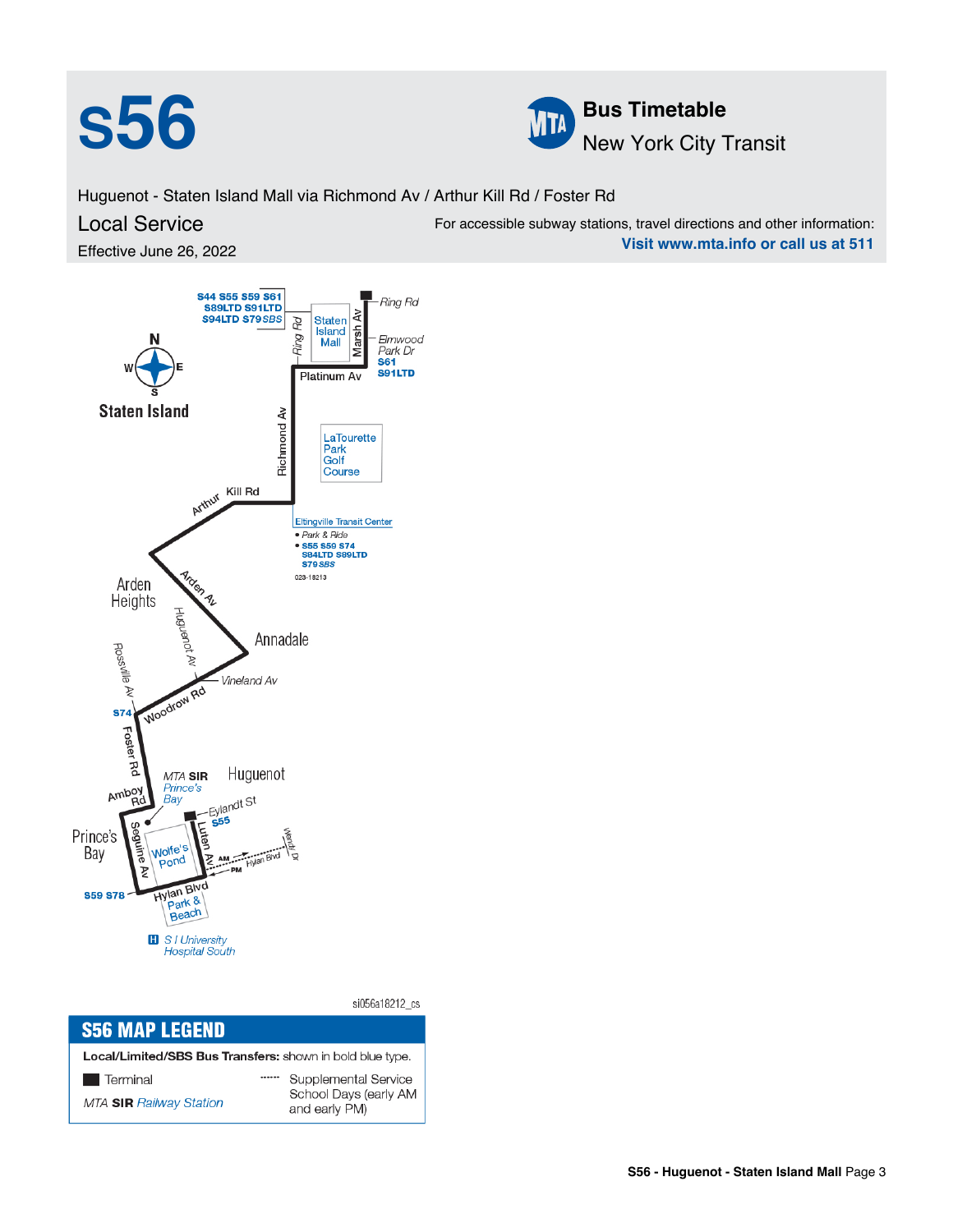**Fares** – MetroCard® is accepted for all MTA New York City trains (including Staten Island Railway - SIR), and, local, Limited-Stop and +SelectBusService buses (at MetroCard fare collection machines). Express buses only accept 7- Day Express Bus Plus MetroCard or Pay-Per-Ride MetroCard. All of our buses and +SelectBusService Coin Fare Collector machines accept exact fare in coins. Dollar bills, pennies, and half-dollar coins are not accepted. OMNY is the MTA's new fare payment system. Use your contactless card or smart device to pay the fare on buses and subways. Visit omny.info for details of the rollout.

**Free Transfers** – Unlimited Ride MetroCard permits free transfers to all but our express buses (between subway and local bus, local bus and local bus etc.) Pay-Per-Ride MetroCard allows one free transfer of equal or lesser value if you complete your transfer within two hours of the time you pay your full fare with the same MetroCard. If you pay your local bus fare with coins, ask for a free electronic paper transfer to use on another local bus.

**Reduced-Fare Benefits** – You are eligible for reduced-fare benefits if you are at least 65 years of age or have a qualifying disability. Benefits are available (except on peak-hour express buses) with proper identification, including Reduced-Fare MetroCard or Medicare card.

**Children** – The subway, SIR, local, Limited-Stop, and +SelectBusService buses permit up to three children, 44 inches tall and under to ride free when accompanied by an adult paying full fare.

**Terms and Conditions** – Fares and MetroCard use are subject to applicable tariffs and conditions of use.

## **Bus Operator Apple Award**

If you think your bus operator deserves an Apple Award--our special recognition for this service, courtesy and professionalism-- go to mta.info/customer-feedback or call 511 and give us the badge or bus number.

## **Holiday Service 2022**

**Reduced weekday service operates on:** Martin Luther King Day\*, Day After Thanksgiving\*.

**Saturday service operates on:** Presidents Day\*, Independence Day, Dec 26.

**Sunday service operates on:** Memorial Day, Labor Day, Thanksgiving Day, Christmas Day+, New Years Day+.

\* Special schedules for these days will be available at [mta.info](https://new.mta.info/) for express routes only.

+ Service information for the day preceding this holiday or holiday weekend will be provided on [mta.info](https://new.mta.info/), and on service notices posted on buses.

Information in this timetable is subject to change without notice. Traffic conditions and weather can affect running time.

| <b>Travel Help and Information</b>                            | <b>IF YOU SEE</b><br><b>SOMETHING, SAY</b><br><b>SOMETHING.</b>                                         |
|---------------------------------------------------------------|---------------------------------------------------------------------------------------------------------|
| <b>One MTA</b><br>511<br>One Number.<br>Call 511 and say MTA. | Be suspicious of<br>anything<br>unattended.<br>Tell a cop, an MTA<br>employee or call<br>1-888-692-7233 |
| TTY/TDD users only 711                                        | (1-888-NYC-SAFE).                                                                                       |
| <b>Online:</b> www.mta.info                                   |                                                                                                         |

**Filing a Title VI Complaint** – MTA New York City Transit ("NYC Transit") and<br>MTA Bus Company are committed to providing non-discriminatory service to<br>ensure that no person is excluded from participation in, or denied the

To request more information about Title VI or to submit a written complaint if you believe that you have been subjected to discrimination, you may contact NYC<br>Transit's Office of Equal Employment Opportunity, 130 Livingston Street, 3rd Floor,<br>Brooklyn, NY 11201.

In addition to your right to file a complaint with NYC Transit and MTA Bus<br>Company, you have the right to file a Title VI complaint with the U.S. Department<br>of Transportation, Federal Transit Administration, Office of Civi